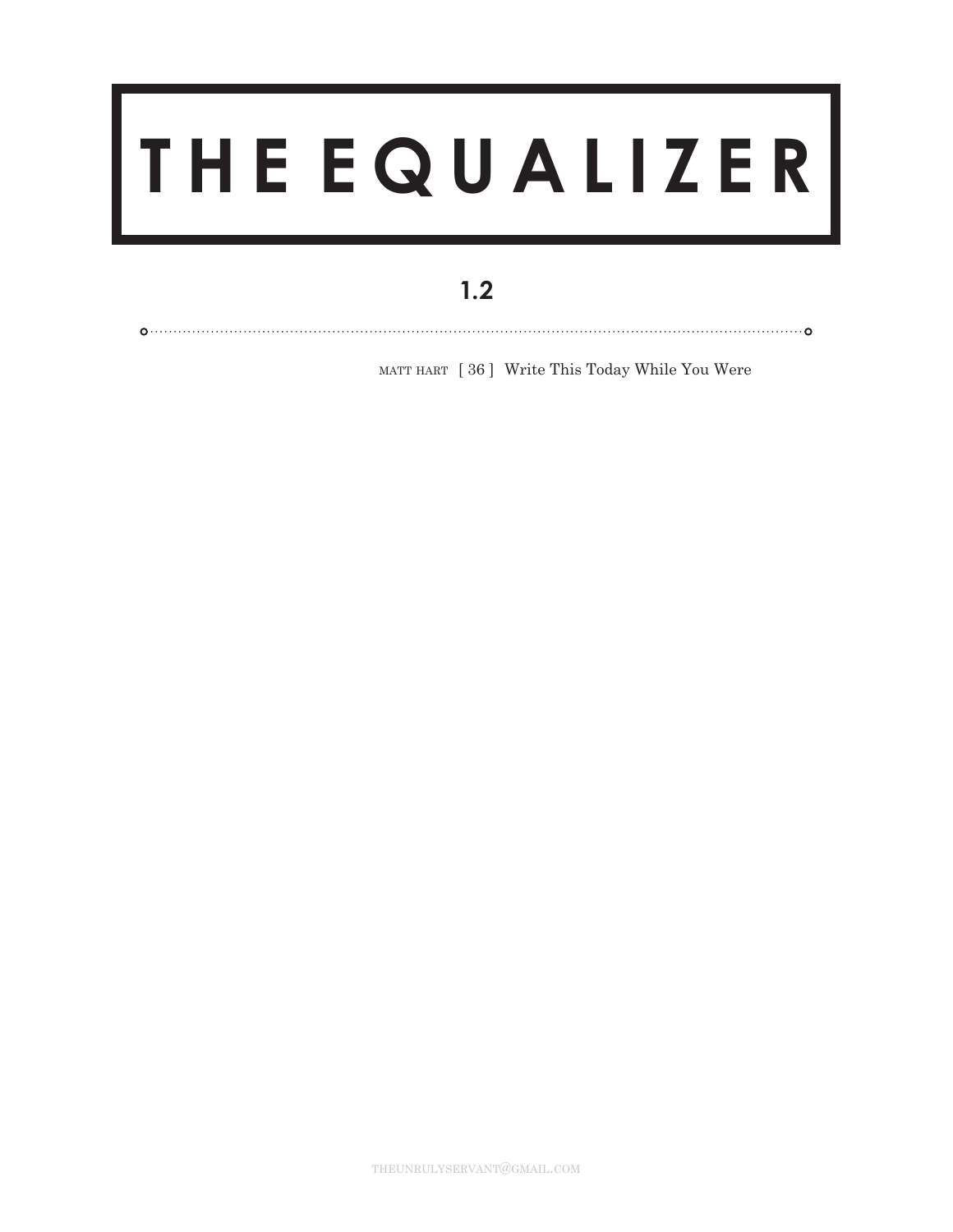## *write this today while you were*

 How impossible! and yet it has to be possible, because everything is possible: two lines in the snow

> or the sand or the sparrow. This is where I establish my familiars, and also where I pin this to the common

ground between us. Icicles glinting in sunlight, the leaves yes, the leaves, so November and other—and running—

 both tomorrow in Ohio and yesterday through skyways, the weirdest shit ever. I've felt worse and I've felt

> a lot better. How are you feeling? What's the next song? That one you'll write today in the past for the future. I think

it's amazing how everything that is is snow or a sparrow or somebody's grass burning greener than a pasture—like that one

 in the shadows where I ruined my life, then clawed my way back through the pig-hearted ghost-ness to some rough approximation

of the man who stands before you, lecturing on affect and camouflage and love. My thesis consists of 108 boxes,

and I took the idea from Sir Philip Sydney, who isn't my friend, but the friend of a friend plugged into the wall

 and so charged up that the world bends to greet him wherever he happens. It's Syracuse or the moon wrapped up

in a sparrow—or wrapped up in brown paper, a gift for the butcher, the birches and life. How impossible!

And yet, today while you were running you were writing this structure, and Corso and Shelley and someone's happy

 birthday, the weirdest shit ever. I'm feeling like I just made a warehouse full of drawings—drawing blood and drawing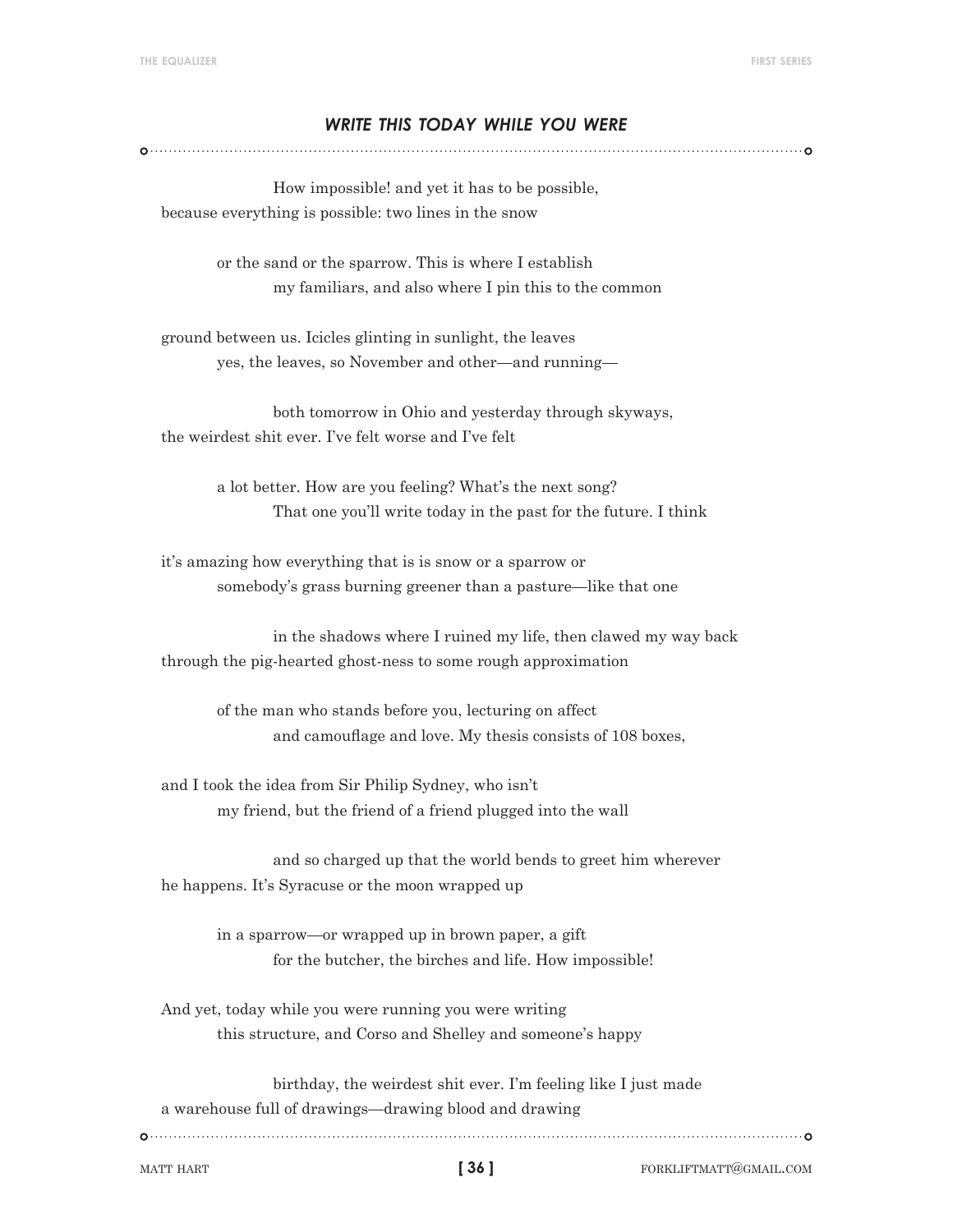objects, drawing from life and drawing effusive. Connecting the dots, one finds November and icicles glinting in sunlight

a pig-hearted iris that used to be my neighbor. I don't know a single thing about my neighbors, and this is my thesis. Tomorrow I should

 write each one of you a letter and say how it's impossible to tell you what I'm dreaming, and that, while I can tell you what

> I'm reading, it isn't very pretty—a lot sad really— one big run-on sentence all the way to the Pacific Ocean,

full-up with werewolves and deep sea fishing. It's incredible what the creatures dredge up when they're wishing: sonnet

 after sonnet and Sir Philip Sydney, Sir John Suckling and even Jones Very. I'm telling you a machine shop, but

> I'm hoping for affection. I'm hoping to establish the grounds and our familiars. Maybe by the end of this it all adds up:

 $sparrow + snow = camouflage and love. I'm dubious,$ and so today were you in the future, pounding the pavement

 with a comet in your mouth: hold that light to make it lighter. The skyway hums brightly with a ventricle motion. To repeat

 is to sing it: 108 coffins—a sad thing sure on the snowball fight horizon, and yet there's something so clearing in the offing

I can taste it. I can taste it wrapped in paper, a brand new werewolf, a new kind of fish. Gregory Corso might've never

 dreamed, "I love poetry because poetry makes me love." Now and then buried 'neath the glory of Shelley. I used to love

> my neighbor in the future, I'm not sorry. I'm not one or two lines; I'm a rough approximation. And you, my dear friend running, are

a burst of thesis statements: Things are always better as things in their Nature—The world would be flatter minus camouflage 

**[ 37 ]**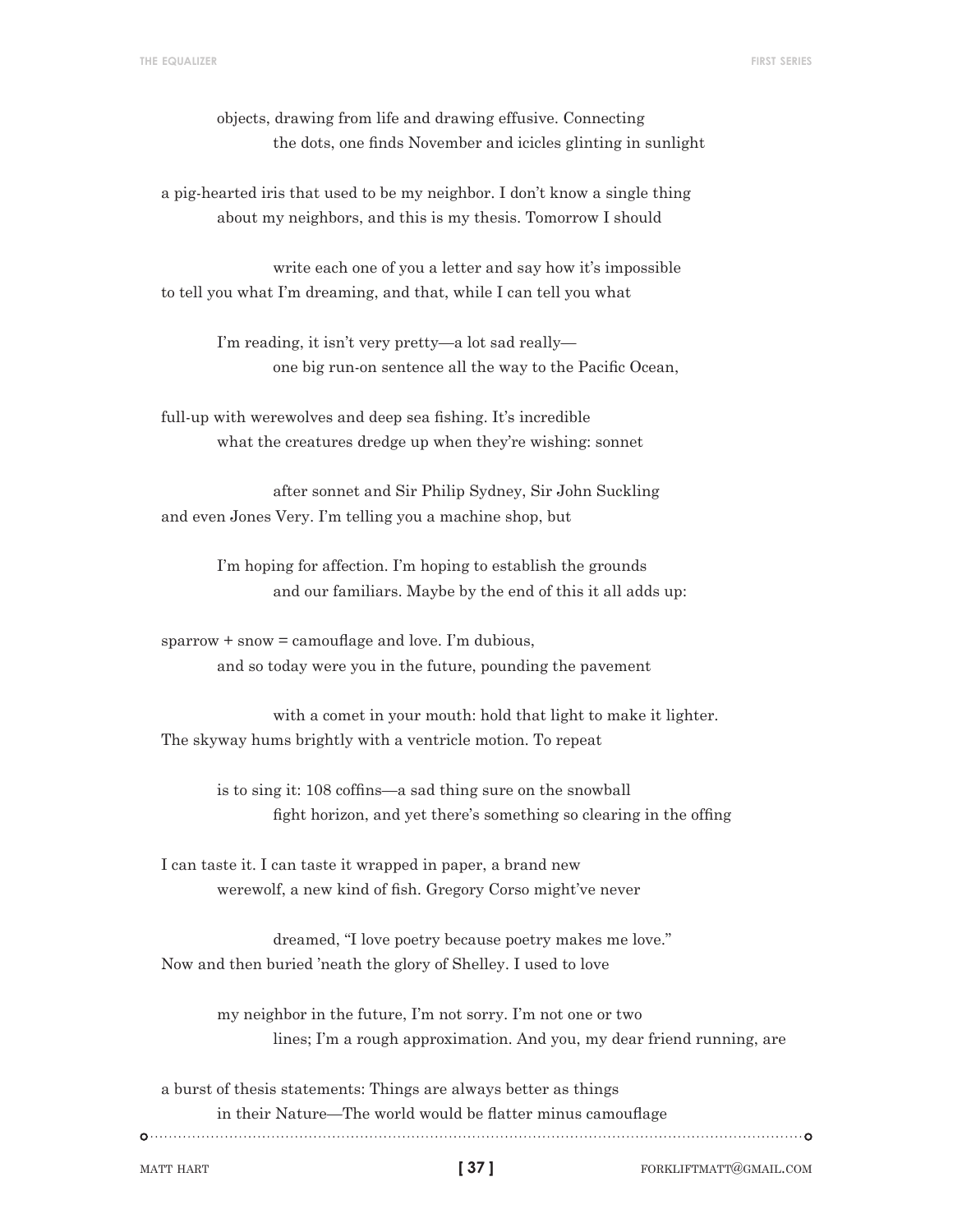and love—And the moon remains wrapped in the weirdest shit ever, just one big, anomalous (though tricked-out) run-on sentence. O-

hio, make me but mad enough to appreciate this disaster, maybe by the end-notes in the after-after-spring, when dumb sleep holdeth

all the thoughts in November, some rough approximation of a lush ever after. I'm certain you've felt worse and a lot

 through this weather, but hopefully your sparrow's beginning to ring—your ears with the music of Sir Philip Sidney, 108 sonnets

> as you rush through the paper, line after line in the sand and the snow. Somehow the structure begins to look familiar.

Is your neighbor a revival plugging into the wall? I can tell you what I'm reading if the telling will feel better. The lecture

 on affection like a vast and thrilling ocean, the werewolves' faces and the icicles' glances. It may seem a little silly, through the past

to the future, but what you make this minute will seduce the burning starlet. Might as well enjoy it: tasting sonnet after sonnet.

And "This world so elastic" or some other dreaming thesis, though I have my doubtful doubts in dear Ohio where I'm training, that state in the shadows

 where I ruin my life, everybody drowning in a sparrow wrapped in paper. It's amazing, sea creatures, what you dredge into the light.

If something needs to change here, then something better/might. This running and running, belligerent and battering. Let me

for finally tell you a story. Once upon a time backing out of the driveway, I stole every good thing that I ever made a sentence.

 So when the werewolves with their faces woke me up the next morning, I was lost completely in a tricked-out run-on sadness, where the best

that I could hope for is tomorrow feeling better, or a rough approximation of the man I used to lecture. The skyway hummed